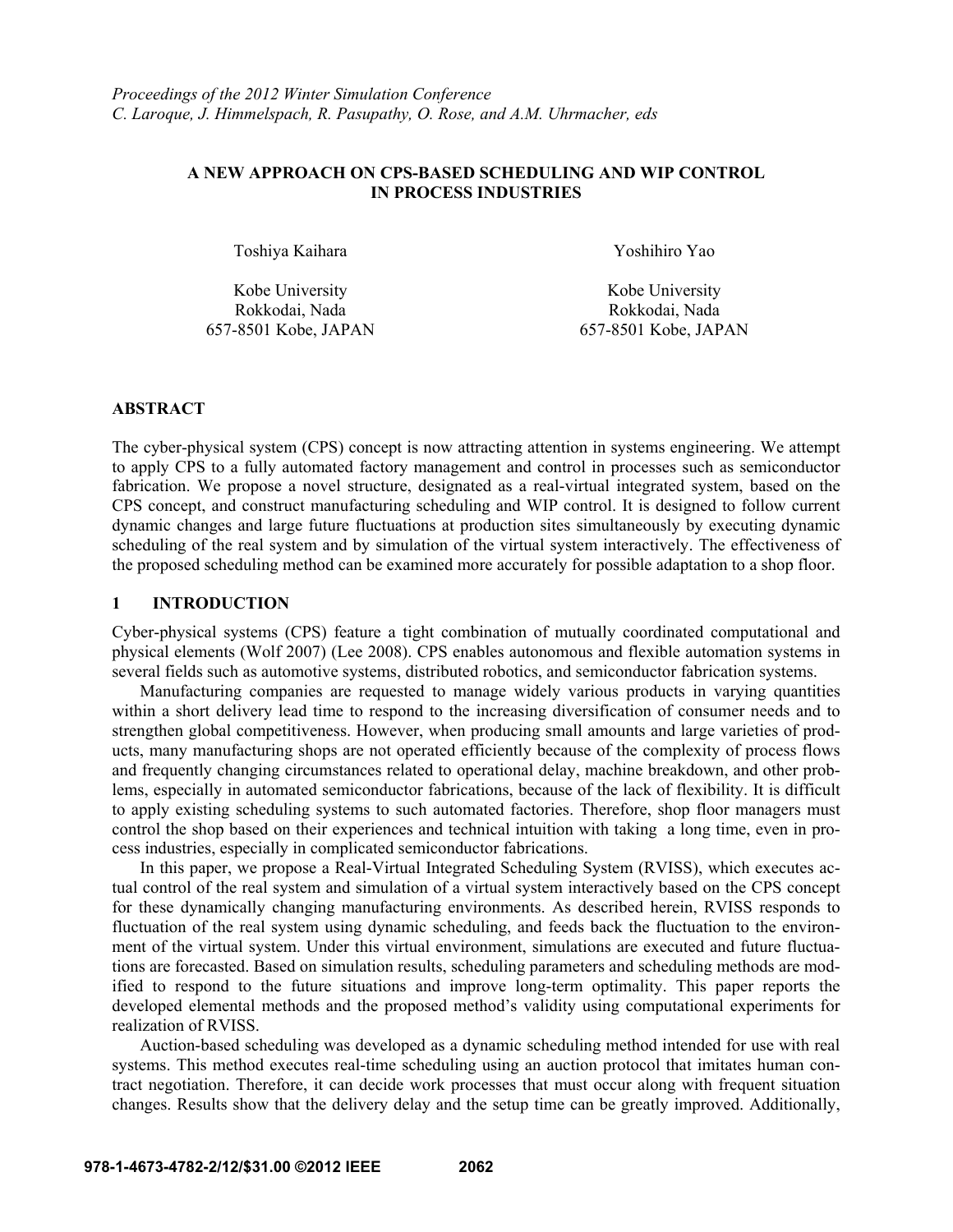an integrated execution mechanism of scheduler and simulator was invented. Using this mechanism, simulations can be executed as needed, reflecting only those changing conditions of the real system to predict future situations. Finally, to evaluate the RVISS effectiveness, an experimental environment is established using a model plant and its controller. Actual hardware and schedulers can be connected in this environment, and the effectiveness of the proposed scheduling method can be examined more accurately for possible adaptation to real equipment.

### **2 RVISS FOR A DYNAMICALLY CHANGING MANUFACTURING ENVIRONMENT**

Under a frequently changing manufacturing environment, dynamic scheduling is a suitable method to solve the problem only for the current short-term situation. It is repeated when the situation changes. Real-time scheduling using priority rules is a basic dynamic scheduling method. Some more effective methods have already been reported, such as periodically optimizing scheduling using the mixture of GA and priority rule (Eguchi 2005), but reactive scheduling executes re-scheduling when the gap separating the planned schedule and actual results increases (Tanimizu 2003).

Earlier studies have optimized logic and parameters under certain known dynamic conditions, and have confirmed their effectiveness using off-line simulation. Therefore, against the variation of dynamic condition itself such as demand fluctuation, there is a need to reconfigure the parameter and reconfirm it by executing off-line simulations.

This study aims at the realization of a scheduling system that can follow the variation of dynamic conditions themselves by executing the simulation every time as needed under the virtual system, which reflects the dynamic conditions of the real system.

Figure 1 presents the RVISS structure proposed for this study. The real system is controlled in response to the dynamically changing situation using a dynamic scheduling method such as real-time scheduling or reactive scheduling. Factors of fluctuation are the internal uncertainty component such as variation of processing time, and external fluctuation such as the increase and decrease in demand. Both factors are observed during the control process of the real system. They are fed back to the virtual system on the computer.



Figure 1: Structure of RVISS

For the virtual system, simulation is executed in real-time as needed using identical methods to control the real system. The timing and frequency of the simulation are determined according to the magnitude of the fluctuation of each system. With the results of the simulation, future conditions such as delivery delays or facility utilization are predicted. For cases in which problems are expected, scheduling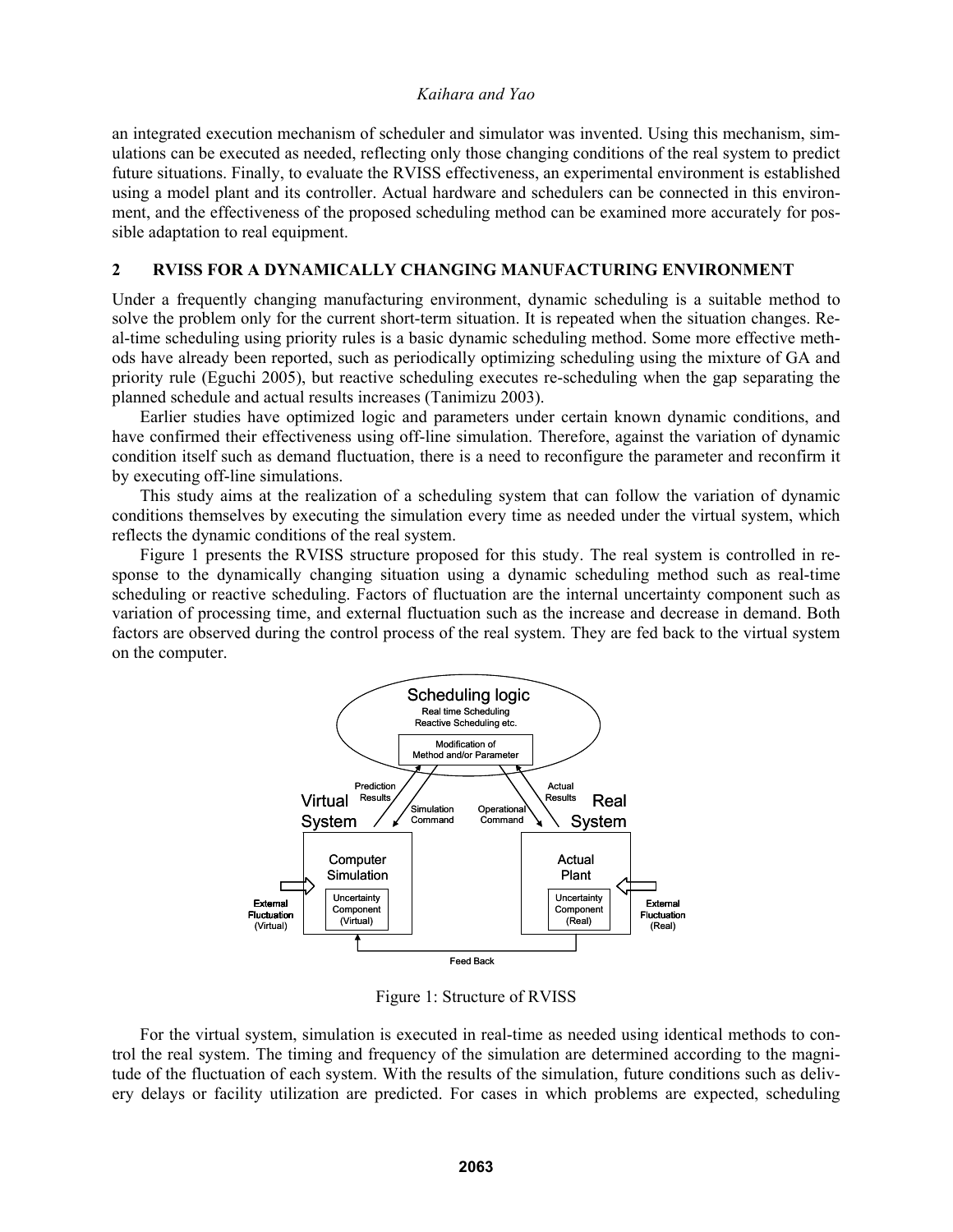parameters or methods are modified to prevent them. Using updated scheduling logic, control of the real system is continued.

In this way, RVISS is designed to follow current dynamic changes and large fluctuations in the future simultaneously by executing control of the real system and simulation of the virtual system interactively.

## **3 AUCTION-BASED REAL-TIME SCHEDULING METHOD FOR A REAL SYSTEM**

For the real system in which processing conditions change frequently and for which processing does not necessarily proceed according to the initial schedule, expending long computational time to derive an optimal solution is not a suitable scheduling method. Instead, it is better to obtain a "semi-best" solution matching the current short-term situation which can be derived in a short time, and to repeat it when the situation changes (Fujii 2000). In this study, auction-based real-time scheduling is applied. This method, which imitates the contract negotiation of human society, is probably suitable for scheduling under frequently changing situations because it has the flexibility of being applicable to many cases by configuring the selection of items, bidders, and bids, and its algorithm has features of simplicity and speed in selecting the most suitable winner on the current status (Yao 2007, 2008) (Jayaola 2008) (Kaihara 2009).

In this case, the manufacturing equipment is defined as an item, the work piece as a bidder, and the slack time to the delivery date, the setup time, and the amount of rest process as the bid to execute auction-based scheduling. Figure 2 presents the flow of auction-based scheduling.



Figure 2: Auction based scheduling method

When one process has been finished and the machining equipment becomes empty, the auction described below is held to decide the next-processed work piece in a real-time manner.

- Item on auction: Equipment
- Bidder: Work piece
- Bid: Slack time to deliver date, setup time, and amount of rest processes are evaluated using the calculation formula and bid order shown in Table 1.

Flow of the auction:

- Step 1: Coordinator announces the information of the item to the bidders
- Step 2: Bidders return their bid prices to the coordinator
- Step 3: If multiple bidders return the highest bid price:
	- a) If the next order of the bid in Table 1 exists, then go to step 1 with participants narrowed down to bidders with the highest bid price, or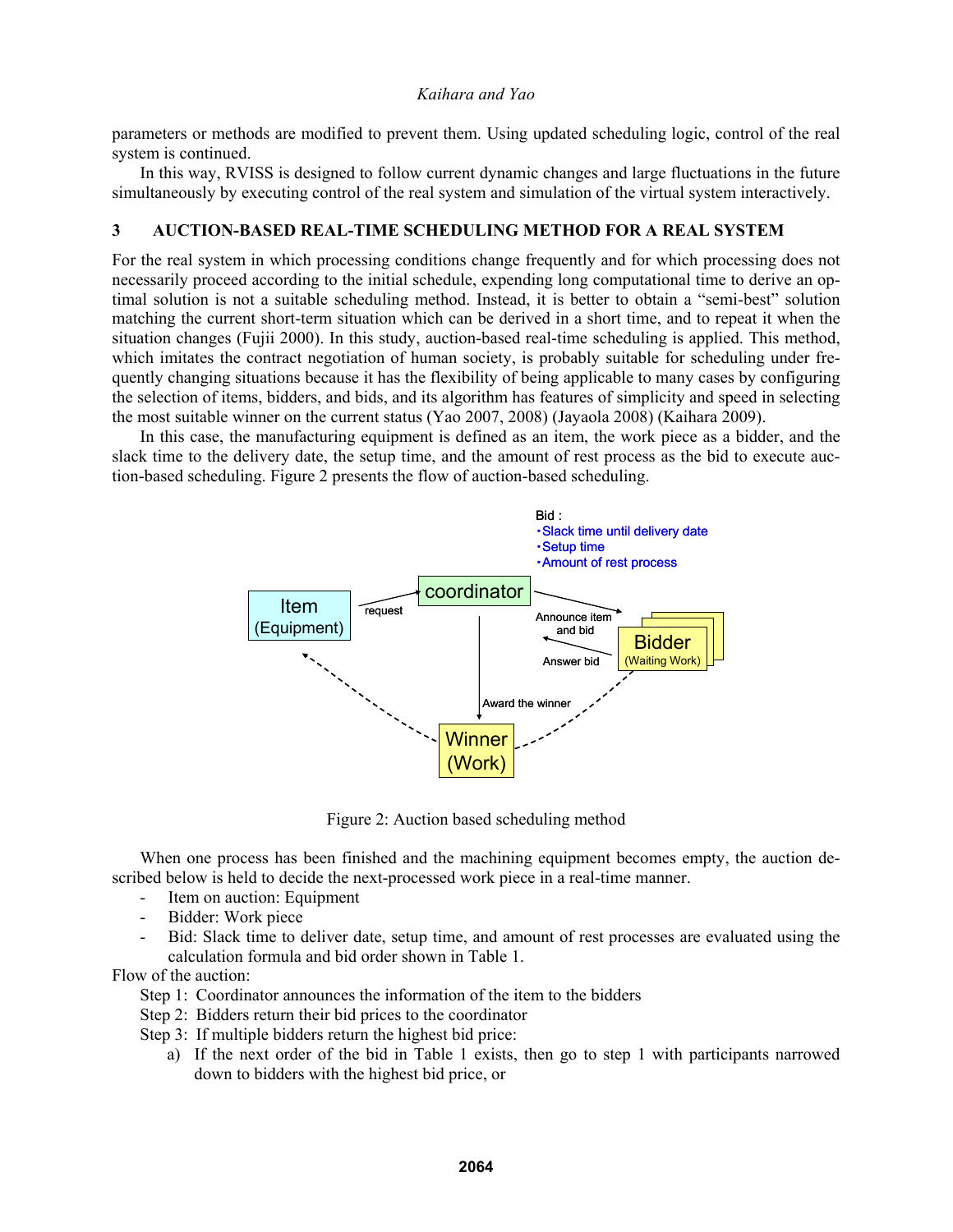b) If there are no more orders of bid, then choose randomly from bidders with the highest bid price

Step 4: Award is given to the bidder with the winning bid

| Bid Order | <b>Bid Calculation Formula</b>                                                                               |
|-----------|--------------------------------------------------------------------------------------------------------------|
| Bid 1     | Setup time S=0<br>or Slack time until delivery date $D <$ Highest limit DH <sub>lim</sub> : 1<br>Else : Quit |
| Bid 2     | $D <$ Lowest limit $DL_{lim}$ : -D<br>Else: Quit (IF no bidder then go to Bid 3)                             |
| Bid 3     | S                                                                                                            |
| Bid 4     | D                                                                                                            |
| Bid 5     | Amount of rest process P                                                                                     |

Table 1: Bid in auction for real-time scheduling

In this method, the setup time is assigned higher priority as evaluated bid than the delivery date (Bid 3 and 4 in Table 1). Consequently, the work pieces which have the same setup conditions are selected continuously, and the setup time is reduced. Additionally Bid 1 is proposed for increasing the lot size and for further decreasing the setup time. Parameter  $DH_{\text{lim}} (DL_{\text{lim}})$  is the highest (lowest) limitation of the slack time to the delivery date. The work which needs setup time to the next processing and which has the slack time to deliver higher than DH<sub>lim</sub> cannot participate in the auction. This bid order engenders increased process-waiting work piece, and consequently generates a larger lot size. By adjusting parameter DH<sub>lim</sub>, the delay of delivery date and setup time can be balanced appropriately.

Bid 2 in Table 1 has been introduced to eliminate the delivery delay in the case of arrival of work pieces which have a short slack time until the delivery date because of the emergency product order or processing delay of the previous process. The work which has the slack time lower than the parameter DL<sub>lim</sub> is selected by priority in this auction step. The parameter DL<sub>lim</sub> also has the appropriate value to balance the delivery delay and the setup time.

## **4 INTEGRATION OF REAL-TIME SCHEDULING AND SIMULATION**

In an existing manufacturing system, functions used in a manufacturing execution phase such as real-time scheduling and functions used in a planning phase such as simulation have been implemented as completely separate systems. They have been coordinated by exchanging necessary information through a database or inter-process communication. Therefore, if the configuration of the objective shop is updated, then it is necessary to modify both systems. Execution time takes longer to convert and transfer data between systems when they need to cooperate. However, in the proposed system, cooperation must be done rapidly because the real-time scheduling and the simulation must be executed concurrently. In this study, therefore the control mechanism has been developed by integrating the two systems, which can execute real-time scheduling and simulation using the same system models and processing algorithms.

Figure 3 presents the basic structure and the cooperating procedure of the integrated system. This system consists of two modules having real-time scheduling function and simulation function, but Cell object for equipment and the Coordinator object with auction algorithm are the common part in two functions. Entities of Work are implemented for each function using the same structured object.

When the simulation begins while executing real-time scheduling, Work objects for the real-time scheduling which is in Execution Waiting Queue and Cell Queue are copied and Work objects for the simulation are created. Then they set estimated finishing time for themselves and go into Execution Queue for the simulation. Works in the Auction Waiting Queue are copied and are put directly into the Auction Waiting Queue for the simulation. Results show that the simulation can be started immediately from just the moment and the status of executing real-time processing.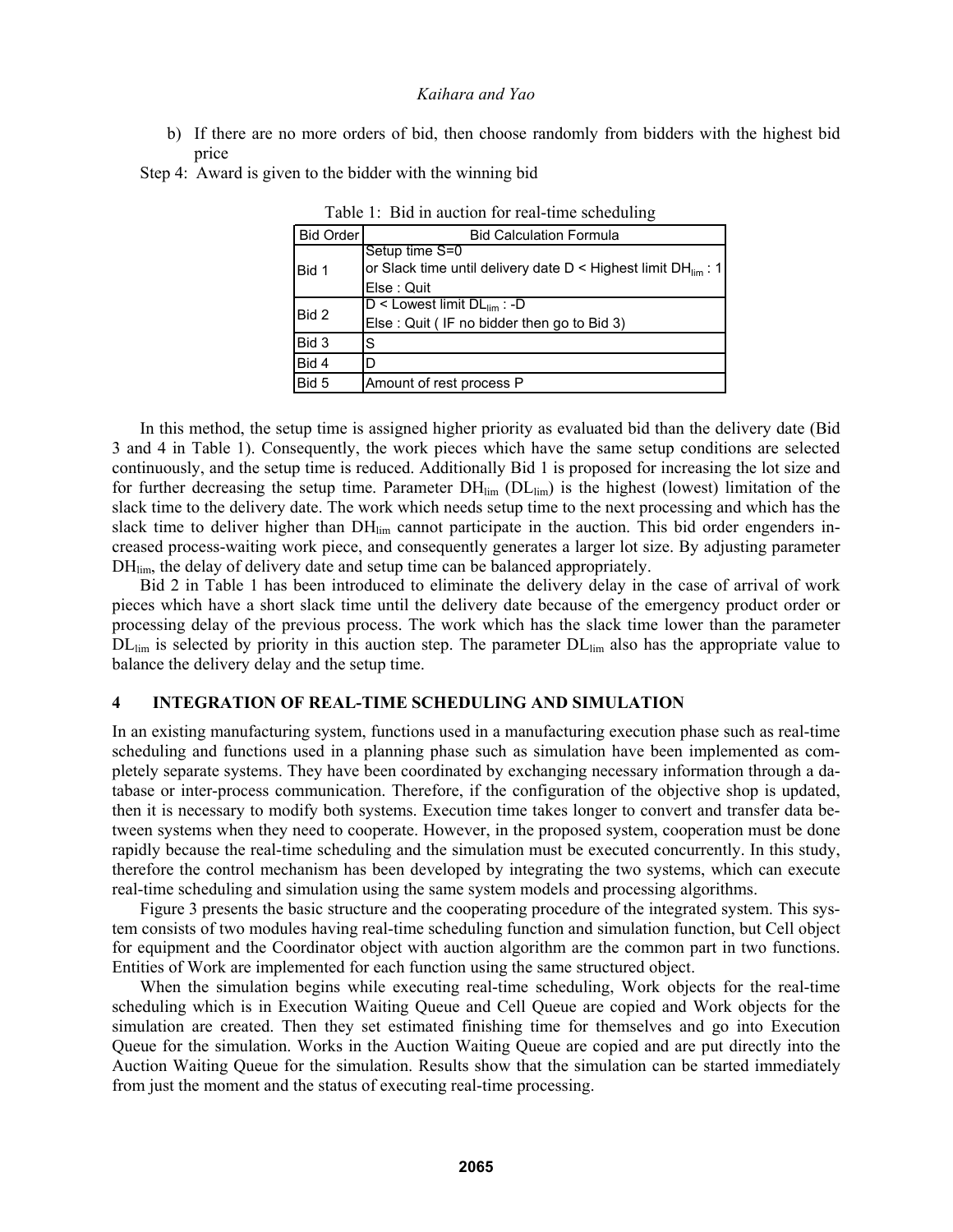*Kaihara and Yao* 



Figure 3: Integration of real-time scheduling and simulation system

# **5 EXPERIMENTAL ENVIRONMENT FOR REAL-TIME SCHEDULING METHOD**

During the operating phase of the real-time scheduler, operational commands to the actual plant are decided according to the predefined scheduling logic under the condition of the operational result and the changing situation of the plant (Figure 4(c)). Generally, it is impossible to use actual manufacturing equipment to evaluate the effectiveness of this scheduling logic. Instead, a computational experimental environment such as a software emulator is usually built (Figure  $4(a)$ ). This software generates the changing condition of the manufacturing equipment virtually, and the reaction of the real-time scheduler is observed and its effectiveness is evaluated. In this environment, the experiment must be performed under the limited situation assumed by the researcher. Therefore, it is quite difficult to emulate all dynamic changes in the manufacturing equipment. This difficulty often causes unexpected problems during the phase of practical use of the scheduler.

To solve this problem, the experimental model plant (Figure 4 (b)) is probably effective to describe real dynamic situations including unexpected events. Some prior studies confirmed the effectiveness of model plant as a test bed for the development of a manufacturing system controller (Ramamoorthy 2007)(Agre 1995).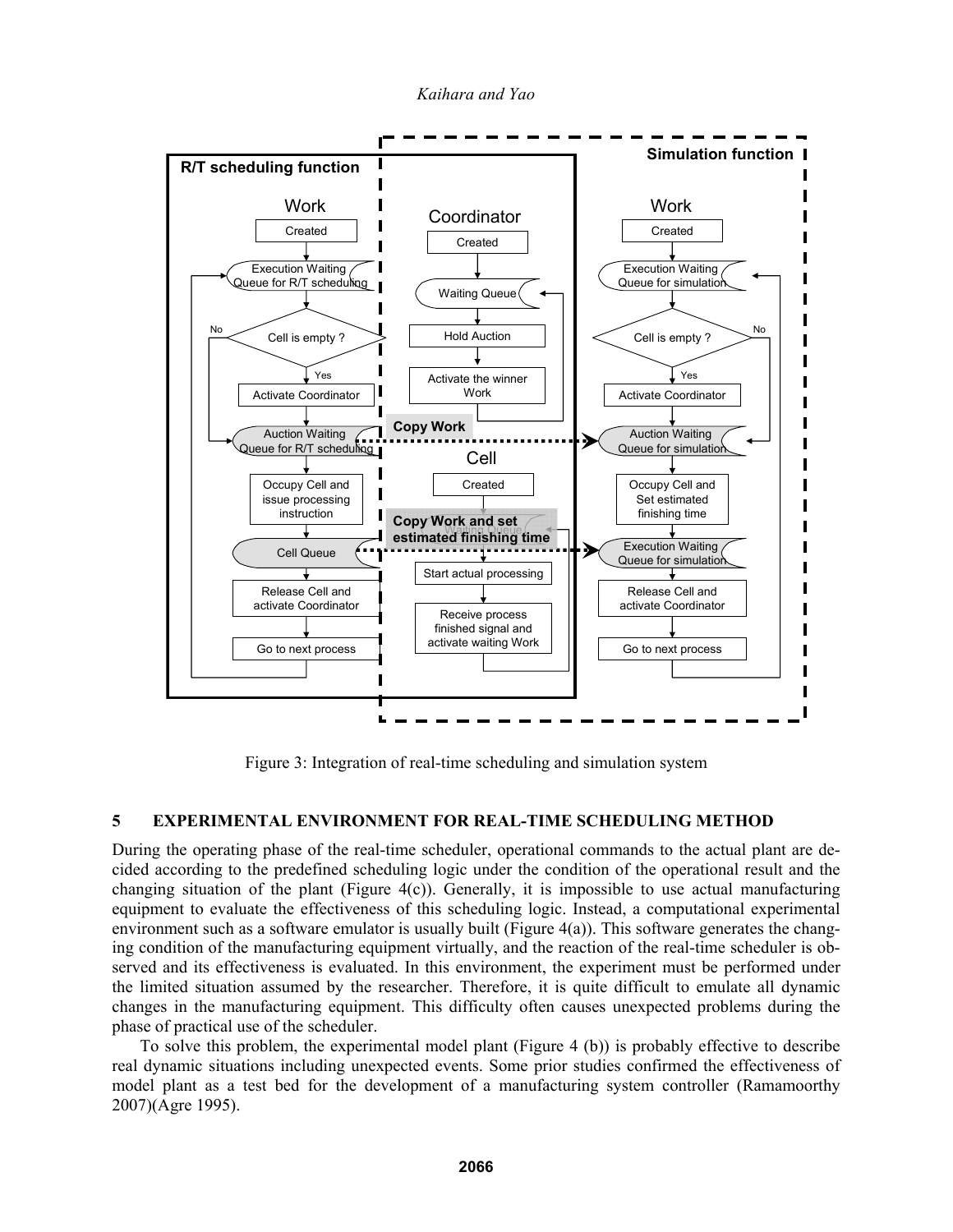In this study, the model plant presented in Figure 5 and Figure 6 is produced as an experimental environment of the proposed scheduling method. This plant consists of four milling machines: input, output, and buffer stations that are connected by a conveyer. Raw materials and finished products are stored in a warehouse.

Figure 7 presents control mechanisms of the model plant. Operational commands from the scheduler are sent to an equipment model controller via a command table. The controller drives actual equipment and its results are sent back to the scheduler via an event table. This mechanism is readily applicable to actual plants by replacing the model controller with one for actual equipment.

The proposed real-time scheduler is connected to this model plant and is confirmed to operate interactively. Using this experimental environment, the proposed scheduling method can be examined more accurately to ascertain whether it can respond effectively to situations that arise with actual equipment.



Figure 4: Method of experiment for real-time scheduler



Figure 5: Experimental model plant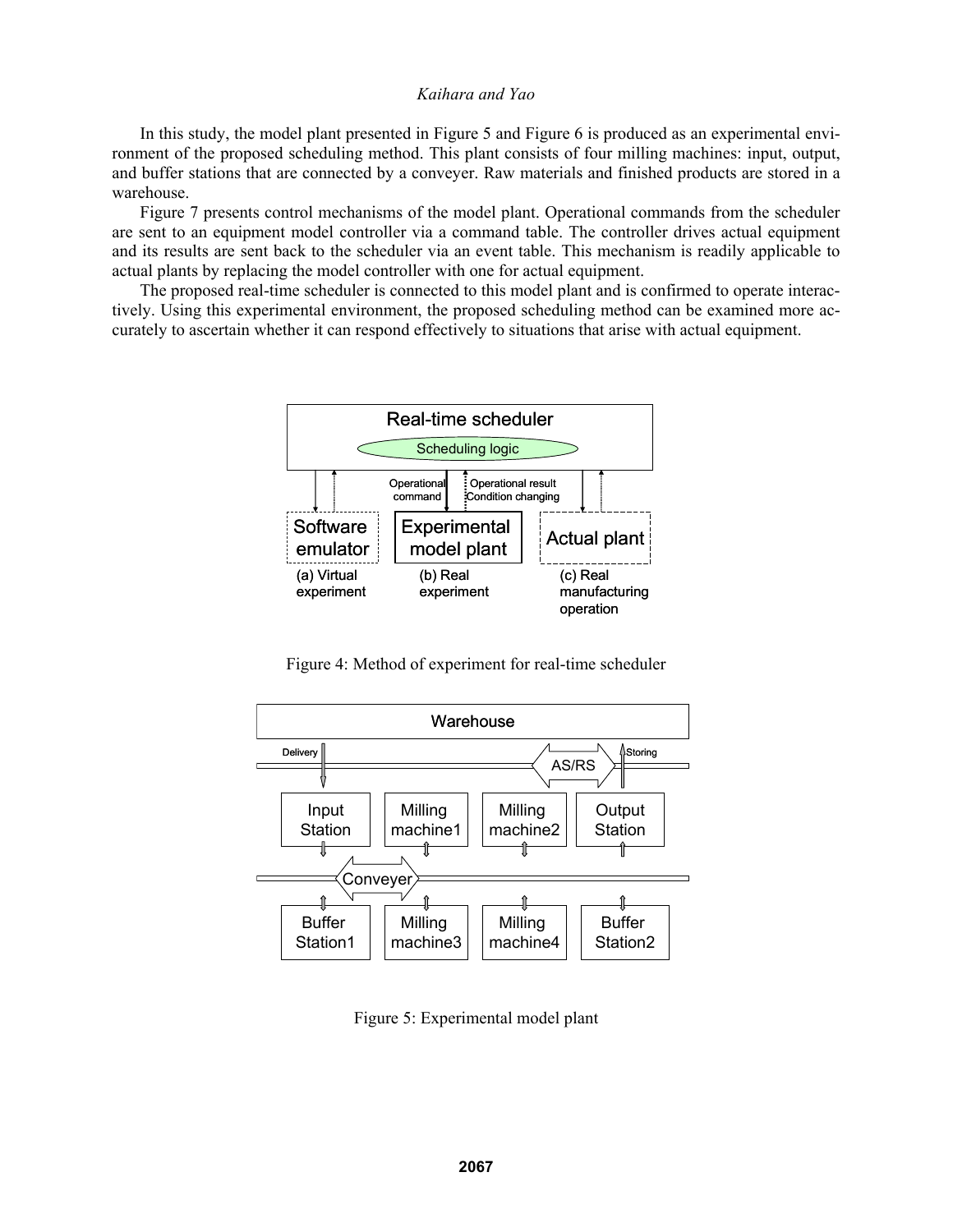

Figure 6: Overview of the model plant



Figure 7: Structure of the experimental model plant

# **6 EXPERIMENTAL RESULTS AND DISCUSSION**

## **6.1 Method of Executing the Simulation**

The method of executing the simulation is described below, followed by the method for modifying the scheduling precondition.

1) Execution timing

Select one timing below according to the amount of products, processing cycle time and/or frequency of the situation change.

- For every execution of the real-time scheduling at the time of finishing process or raw material arrival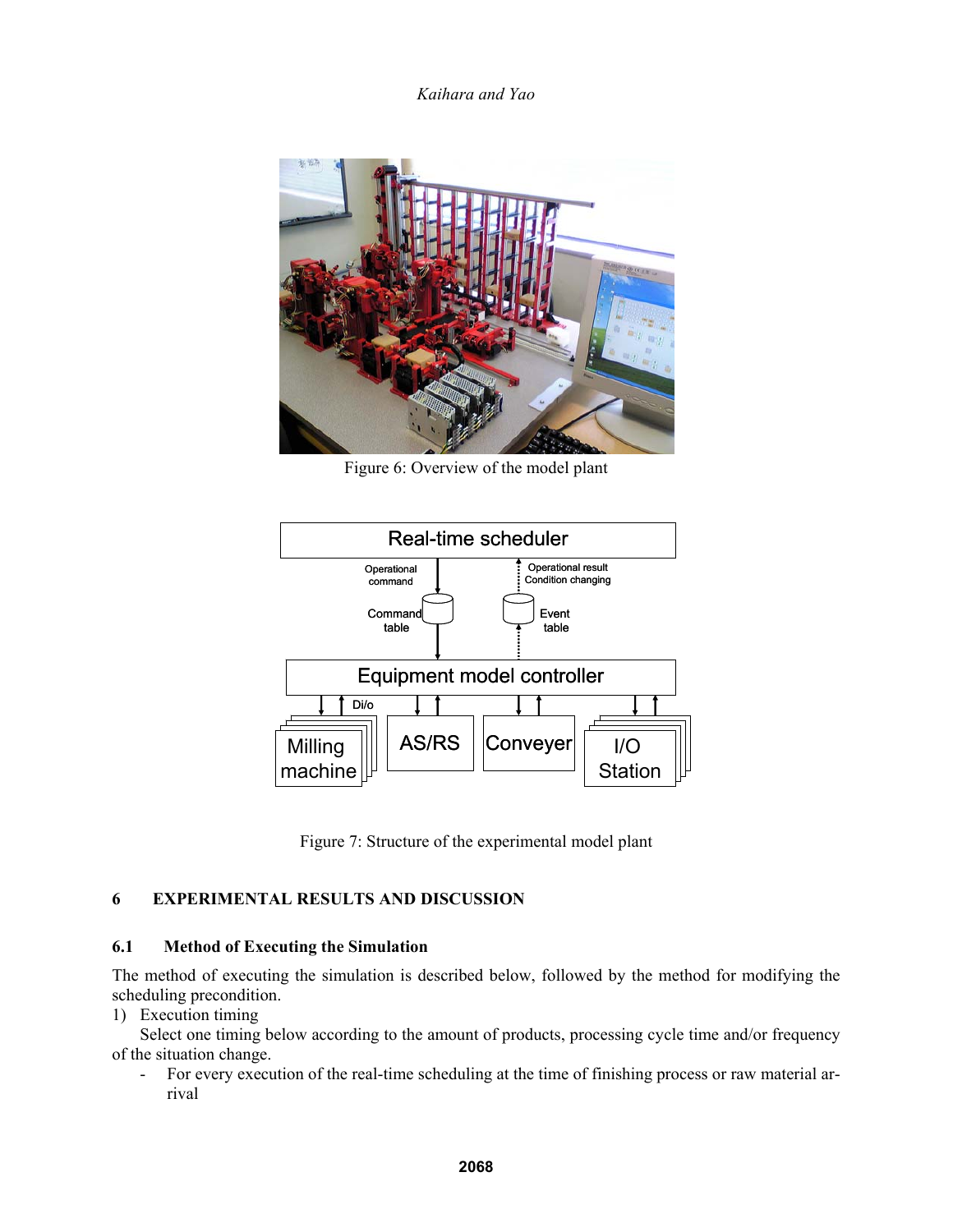- Constant frequency, such as every 10 min
- By occurrence of an event which has an impact on the current schedule, such as acceptance of the emergency product order and machine breakdown.
- 2) Simulation period

Sufficient length is necessary to detect the situation change of the shop. However, it is necessary to conduct simulations frequently and quickly to correspond to the dynamic situation flexibly. Therefore, the limitation exists by which the simulation period is constrained by the execution time. The appropriate simulation period also depends on the execution timing described above.

3) Evaluation of the result

Occurrence of the delay of delivery date, which increases the setup time and/or the amount of the raw material and in-process inventory, must be evaluated.

4) Scheduling precondition modification

Measures against the problem detected as a result of the simulation are the following.

- By increasing and decreasing the operating time of the shop and the number of workers, the shop capacity is adjusted to eliminate the delivery delay and decrease the in-process inventory. Shortterm correspondence is possible.
- Extending the material procurement lead-time or increasing the procurement lot size enlarges the production lot size and decreases the setup time. A reversal can decrease the in-process inventory. However, these measures require an amount of time that is dependent on the supplier.
- Expand the variety of products which one machine can process by preparing tools and jigs. The capacity of the shop and flexibility to the variety of product can be improved. However, it takes a long time and entails considerable cost.

One or more measures are selected depending on the features of the shop and are used as configurable parameters of this simulation system.

## **6.2 Experiment of the Scheduling Precondition Modification**

An experiment was conducted to confirm the effectiveness of the scheduling parameter modification according to results of the simulation.

In this experiment, processing load on the shop changes during the execution of scheduling. The simulation detects that change in advance, increases the operating time of the shop to eliminate the delivery delay. Simulation parameters used in this experiment are below.

- 1) Timing of execution: For every execution of the real-time scheduling
- 2) Simulation period: Three days
- 3) Evaluation of the result: Average slack time to the delivery date of the finished work pieces during the simulation period
- 4) Changing the scheduling precondition: Increasing the operating time of the shop

The shop is simplified to have one machine and products of three kinds to investigate the effect of the simulation clearly. The usual operating time is assumed as 16 hr per day and the processing load is 15 hr, while only five days from the sixth day have a load of 21 hr.

First, Figure 8 presents results of execution of the real-time scheduling and the simulation concurrently without measures against the increase of the load. Slack time in the chart shows the actual result of the operation. The average slack time is the result of the simulation, which shows the prediction of the next three days. In this chart, slack time starts to decrease from the seventh day and the delivery delay occurs from the tenth day. However, average slack time begins to decrease at the fourth day, i.e., the simulation predicts the occurrence of the delivery delay. The following countermeasure against the increasing load has been taken.

- When the average slack time becomes lower than the threshold value 960 min, the operating time of the next day is extended as 180 min.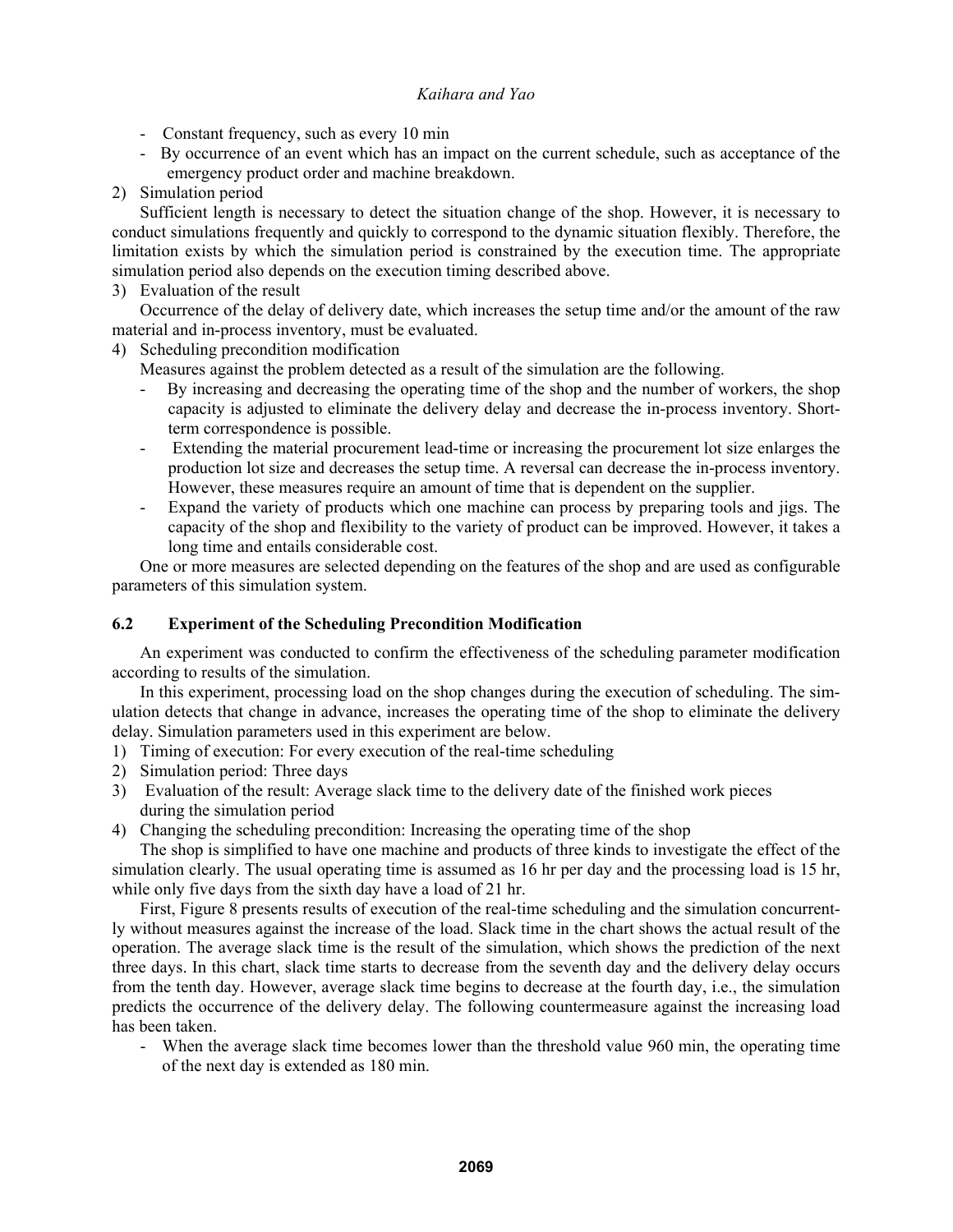Figure 9 shows the result of the scheduling. In this case, the operating time from seventh day to the twelfth day has been extended automatically by the simulation result, and the delivery delay has been eliminated.

The existing scheduling method can control the operating time against the previously known load change, but an unexpected load caused by an emergency product order or delay of processes must be managed by the human operator. However, as described above, the proposed method, which executes the simulation along with the real-time scheduling can predict the load change dynamically and control the operating time automatically and effectively.



Figure 8: Scheduling result without operating time control



Figure 9: Scheduling result with operating time control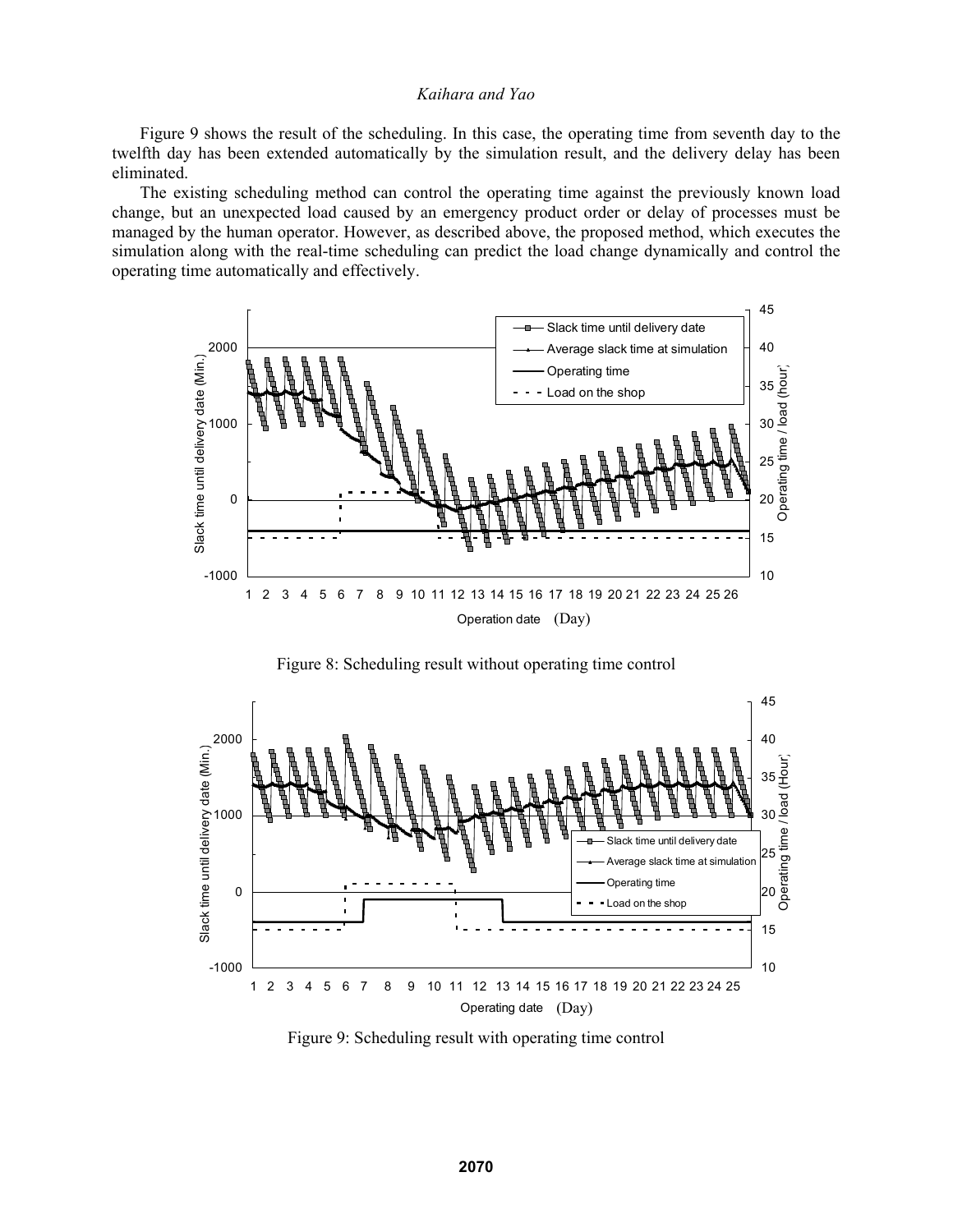# **7 CONCLUSIONS**

In this study, the Real-Virtual Integrated Scheduling System (RVISS), which executes actual control of the real system and simulation of the virtual system interactively based on CPS concept was assessed for dynamically changing manufacturing environments. It responds to fluctuation of the real system using dynamic scheduling. A simulation was executed on the virtual system, which reflects the conditions of the real system and future fluctuation is forecasted. With this simulation result, scheduling parameters or scheduling methods are modified to improve long-term optimality. As a dynamic scheduling method used for a real system, auction-based scheduling has been proposed. Additionally integrated execution mechanism of a scheduler and simulator has been invented to execute simulation every time as needed, reflecting just the changing conditions of the real system. Finally, to evaluate the scheduling method, an experimental environment was established using the model plant and its controller, and its effectiveness was clarified using simulation experiments. The effectiveness of the proposed scheduling method can be examined more accurately for possible adaptation to processes such as semiconductor fabrication.

# **REFERENCES**

- Agre, J., Clare, L, Lee, J., Brandin, B., Hoskins, J., and Perrone, M.. 1995. "Autoconfigurable distributed control systems," *Proceedings of the Second International Symposium on Autonomous Decentralized Systems* (ISADS'95).
- Eguchi, T., Oba F., and Kozaki S. 2005. "Dynamic scheduling using the mixture of a genetic algorithm and a priority rule," *Transactions of the Japan Society of Mechanical Engineers*, Series C, Vol.71, No.703, pp.1047-1053.
- Fujii, S., Morita, H. and Tanaka, T., 2000, "A Basic Study on Autonomous Characterization of Square Array Machining Cells for Agile Manufacturing," *Proc. 2000 Winter Simulation Conference*, Vol. II, pp. 1282-1289.
- Jayeola F. O. and Kaihara, T. 2008. "Value delivery in convergent supply network with mediating auctioneers", *Proceedings of SICE Annual Conference 2008*, 3B19-6, pp.3483-3486.
- Kaihara, T., Fujii, N., Toide, S., and Ishibashi, H. 2009. "A study on optimization method for production scheduling with batch process by combinatorial auction", *Proc. of International Symposium on Scheduling 2009*, pp.266-267.
- Lee, E. 2008. "Cyber Physical Systems: Design Challenges", *University of California, Berkeley Technical Report,* No. UCB/EECS-2008-8.
- Ramamoorthy, K. 2007. "National instruments programmable automation controller for reconfigurable logic control: Implementation and evaluation," *Engineering Research Center for Reconfigurable Manufacturing Systems* ERC/RMS, University of Michigan, September 2007.
- Tanimizu, Y., Sakaguchi, T., and Sugimura, N. 2003. "Genetic Algorithm Based Reactive Scheduling : 1st Report, Modification of Production Schedule for Delays of Manufacturing Processes," *Transactions of the Japan Society of Mechanical Engineers*, Series C, Vol.69, No.685, pp.2458-2463.
- Wolf, W. 2007. "The Good News and the Bad News : Embedded Computing Column," *IEEE Computer*, Vol.40, No.11. p.104.
- Yao, Y., Kaihara, T., Sashio, K. and Fujii, S. 2007. "A Study on Automated Scheduling Methodology for Machining Job Shop," *Proc. 12th IEEE International Conference on Emerging Technologies and Factory Automation*, CD-ROM.
- Yao, Y., Kaihara, T., Sashio, K., Fujii, S. and Morikawa K. 2007. "A scheduling methodology for dynamically changing manufacturing environment", *Proc. of 2008 International Symposium on Flexible Automation*, CD-ROM.